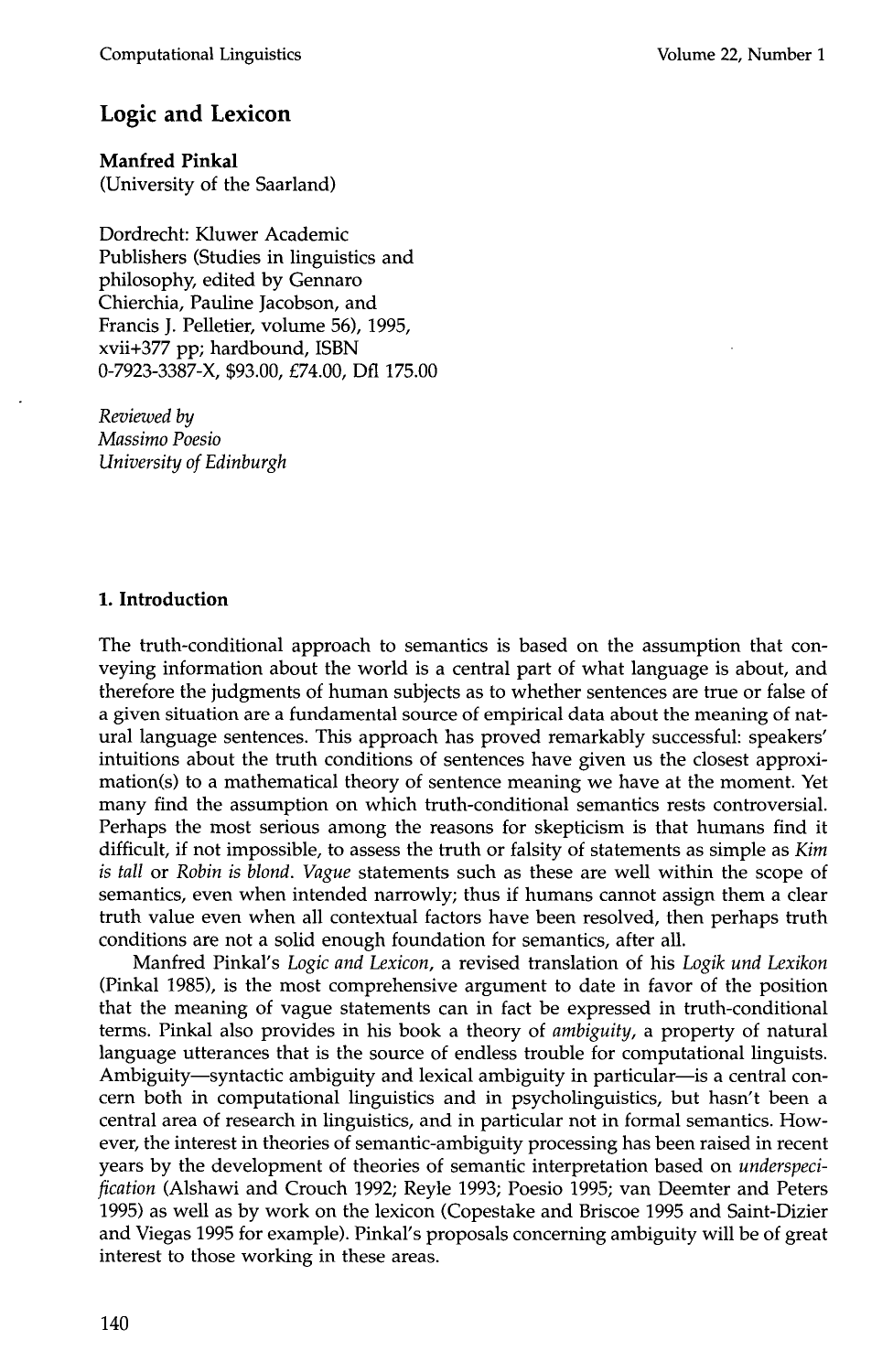### **2. The content of the book**

*Logic and Lexicon* consists of three parts. The first part does not require much prior technical knowledge, and is recommended to those readers who have no formal propensities or only want to learn about Pinkal's main ideas. The range of phenomena to be discussed in the book is outlined in chapter 1. A gentle introduction to logical semantics (chapter 2) is followed in chapter 3 by a presentation of the idea of *precisification,* which is central to Pinkal's approach to vagueness and ambiguity. Next comes an informal, but very thorough, discussion of his theory of ambiguity, vagueness, and related topics such as polysemy and homonymy in chapter 4. In these chapters Pinkal puts forward the second main idea of the book, namely, that ambiguity and vagueness, though distinct phenomena, are both aspects of a more general phenomenon that he calls *indefiniteness,* and have a common model-theoretic foundation in the notion of precisification.

The second and third parts of the book are more technical. The second part consists of two chapters. In chapter 5, Pinkal discusses various ways of formalizing the notion of indefiniteness, including well-known proposals based on various forms of three-valued logics and on fuzzy logics, and he argues for an approach based on the *supervaluation* technique developed by van Fraassen (see, for example, van Fraassen 1969). In chapter 6, Pinkal's Precisification Logic is presented in detail; in particular, the two operators *in all respects* and *in some respects* are defined. These operators are used to formalize the theory of indefiniteness presented in chapter 4.

In the third part of the book, Pinkal reconsiders his treatment of vagueness in the light of problems raised by measure statements such as *John is 1.80 meters tall* and especially by the so-called *sorites paradox,* or the paradox of the heap. The result is a reformulation of the notion of precisification in terms of context-change.

The book is essentially free of typographical errors, except for a number of incorrect references to page numbers: the reference to page 129 on page 139 should really be a reference to page 127, the reference to page 128 on page 157 should really be a reference to page 123, and so forth.

#### **3. Main ideas**

*Logic and Lexicon* is a long and dense book; only the main points can be summarized here. Pinkal's main idea is that indefiniteness-of which both ambiguity and vagueness are special cases--occurs because natural language statements are rarely completely precise. Pinkal's example is the assertion *The Santa Maria was a fast ship.* Is this statement true or false? It depends: if we are comparing the Santa Maria to modern ships, then the statement is probably false. If instead we are comparing it with the ships of its time, then perhaps the statement is true, although again it depends on what we mean by *fast.* According to Pinkal, the existence of such alternative "ways of making the sentence precise" is what makes it indefinite; and he argues that both the ambiguity of a noun like *bank* and the vagueness of an adjective like *fast* reflect the existence of alternative precisifications. What distinguishes ambiguity from vagueness is, according to Pinkal, whether the *precisification spectrum*—the range of available precisifications of an expression--is discrete or continuous: in the first case, we have ambiguity, in the second, vagueness. Pinkal intentionally leaves open the possibility of borderline cases, which cannot be properly classified as either ambiguous or vague.

Having motivated the precisification approach to indefiniteness in chapters 3 and 4 on intuitive grounds, Pinkal's next step is to present in the next two chapters an argument for the approach on logical grounds. Building on work by Fine (1975) and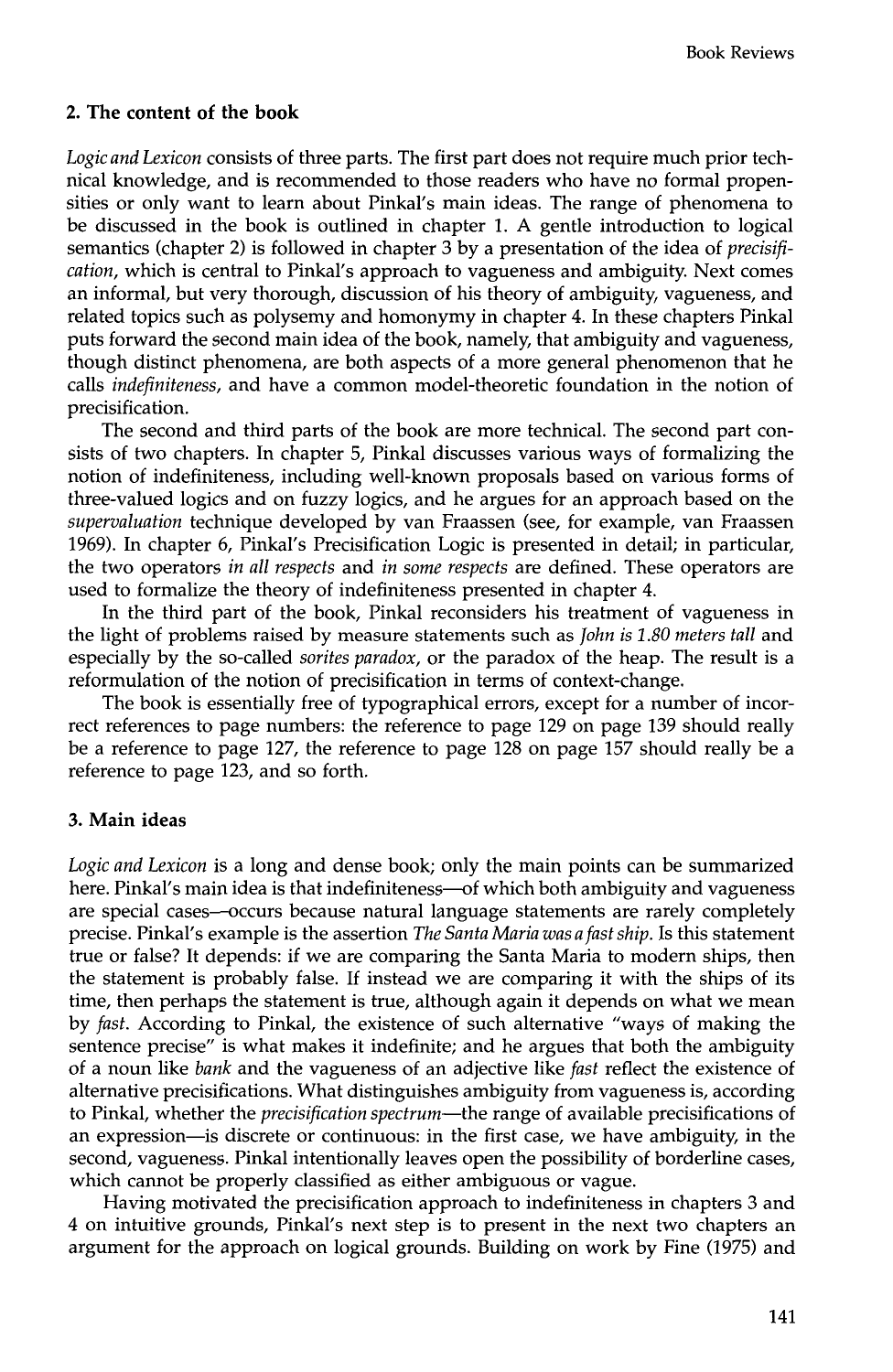Kamp (1975, 1981a), Pinkal demonstrates how the notion of precisification can be implemented by revising the supervaluation technique, $<sup>1</sup>$  and how this formulation leads</sup> to a logic--Precisification Logic--that not only allows him to formalize the distinctions introduced in Chapter 4, but is "conservative," by which he means that all the classical tautologies and entailment relations are retained. On the contrary, formalizations of indefiniteness that rely on the introduction of a third value either result in the loss of tautologies that one would want to preserve, or achieve conservativity at the expense of very unintuitive definitions of the truth conditions of the basic connectives. Perhaps the most surprising among Pinkal's claims is that natural language is not *truth-functional,* by which he means that the value assigned to an expression does not depend only on the values assigned to its subexpressions. Pinkal contrasts statements such as *John is either tall or not tall,* which intuitively seem to be true even if the statement *John is tall* is indefinite, with statements such as *John is tall or blond,* to which we want to accord the status of "indefinite" when both disjuncts are. One of the most convincing arguments in favor of Pinkal's Precisification Logic is that it is in accord with our intuitions on these cases, unlike most logics based on three (or more) truth values.

In the last two chapters of the book, the question of vagueness is taken up again, in the light of problems raised by measure statements and by the sorites paradox. Pinkal concludes that a more radical approach than Precisification Logic is called for, and develops a new formalization of precisification in which an increase in precision corresponds to a *context change* in the sense of Kamp (1981b).

### **4. General comments**

Why should a computational linguist read this book? One reason is that it is a very accessible introduction to the literature on vagueness, and an accessible compendium of many useful techniques in formal semantics. Computational linguists who believe that truth conditions have to do with the meaning of natural language expressions--and this reviewer agrees with Pinkal that at the moment there is no other way of expressing mathematical generalizations about meaning--should, in addition, find the question of how logic relates to the "natural world" extremely important. As for computational linguists who dismiss logic on the grounds that it depends on implausible assumptions, they may discover in Pinkal's book that such assumptions can be relaxed in various ways.

The most convincing part of Pinkal's theory is his account of vagueness. The supervaluation-based approach, as revised in the last chapters, is extremely attractive because it is a way to "tame" vagueness that does not require us to abandon the basic laws of logic entirely, and can be built into essentially any semantic theory. The tools introduced in Precisification Logic to characterize precise expressions and relative expressions provide a way of specifying properties of lexical items not usually captured by existing lexica.

I found the arguments supporting the connection between ambiguity and vagueness less convincing. I have no problems with Pinkal's claim that both ambiguity and vagueness have to do with precisification in a loose sense (rather than with, say, the number of possible readings that an expression may have). However, it's by no means clear that the same sort of precisification is involved in both cases. My intuitions about the distinction between ambiguity and vagueness could be rephrased

<sup>1</sup> A supervaluation is a partial function that assigns a value to a logical expression  $\alpha$  on the basis of the values assigned to  $\alpha$  by a set of classical interpretations. If all of these interpretations agree on a value for  $\alpha$ , the supervaluation also assigns to  $\alpha$  that value; otherwise, the function is not defined.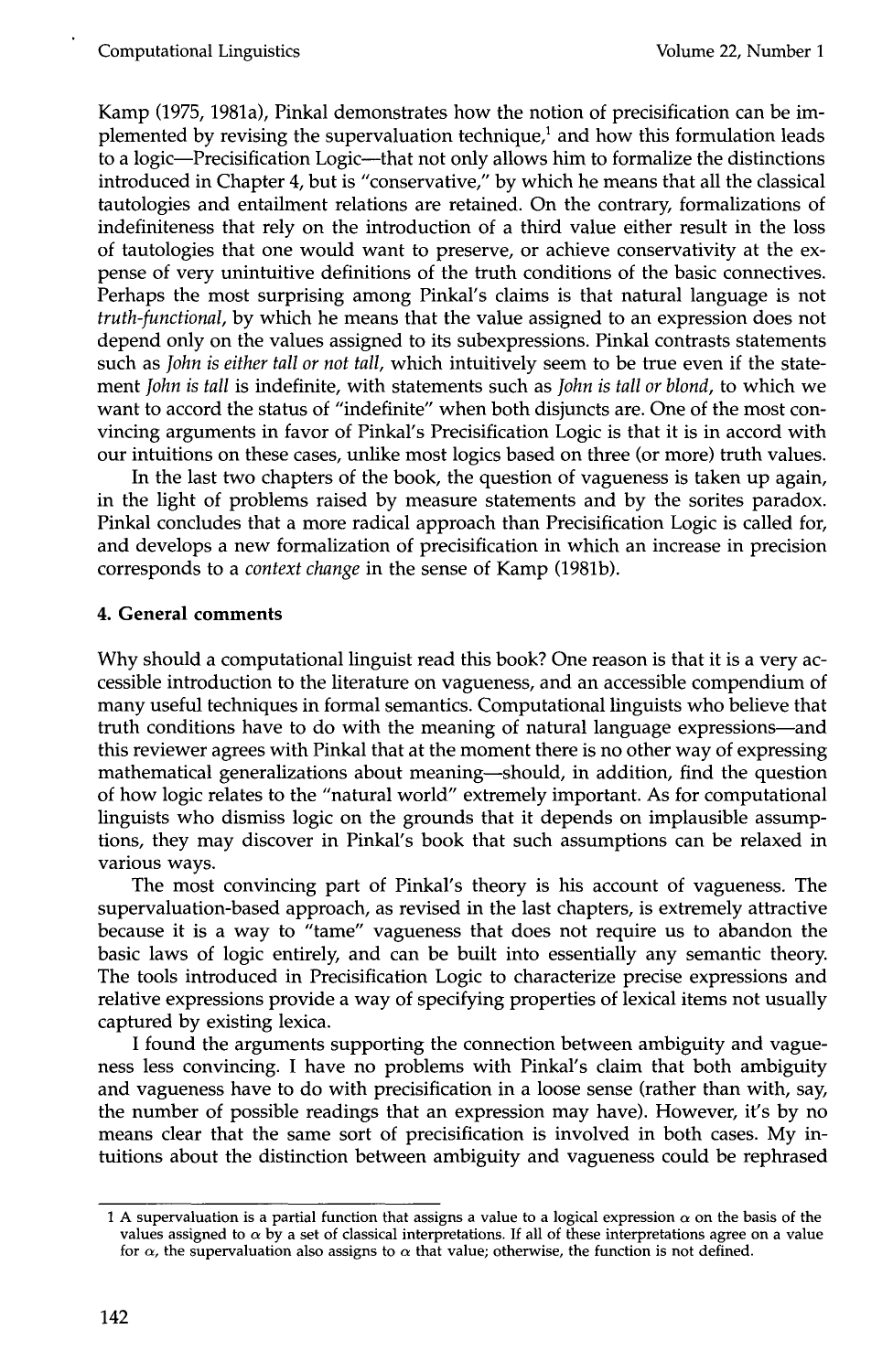using Pinkal's terminology as follows: Vagueness has to do with the relation between language and the world; hence, the sense of precisification that we want to use for this form of indefiniteness is "precisification with respect to the world," and Pinkal's treatment neatly captures this notion. The sense of precisification that seems to matter for ambiguity, instead, appears to be meta-theoretic: what gets precisified is not the content of what the speaker said, but what the hearer thinks the speaker said. This form of precisification seems to involve an augmentation of the context in the sense of "what the speaker intended." *Prima facie,* these intuitions would be captured most accurately by a theory in which different forms of precisification are handled in different ways. Pinkal does not provide a convincing argument to the contrary; his claim that vagueness and ambiguity are but extremes of a continuum relies almost entirely on his observation that ambiguity and vagueness cannot be distinguished by simply saying that ambiguous statements have a finite number of readings, whereas vague statements have an infinite number of them--which is probably correct, but from which his conclusion doesn't follow. There are similar problems with some of the other proposals that Pinkal introduces in chapter 4, such as his characterization of the distinction between polysemy and homonymy. His suggestion doesn't reflect the traditional descriptive characterization as formulated by, say, Lyons (1977), and Pinkal's argument in favor of his alternative view is not entirely convincing.

A computational linguist hoping to find in *Logic and Lexicon* new ideas about disambiguation will be disappointed. Although the *disambiguation imperative* provides an intriguing characterization of the semantics of a class of ambiguous expressions in terms of their disambiguation properties, and although the notion of *context update*  plays an important role in the last chapter, the question of which forms of reasoning underlie disambiguation, and whether the logic Pinkal proposes is appropriate for this task, is never raised.

This said, this book fills such a gap in the literature, and Pinkal's discussion is so thorough, that anybody who is interested in either ambiguity or vagueness is likely to benefit from it.

#### **References**

- Alshawi, Hiyan and Crouch, Richard. (1992). "Monotonic Semantic Interpretation." *Proceedings, 30th Annual Meeting of the Association for Computational Linguistics,*  Newark, DE, 32-39.
- Copestake, Ann and Briscoe, Ted. (1995). Semi-productive Polysemy and Sense Extension. *Journal of Semantics,* 12(1): 15-68.
- Fine, Kit. (1975). "Vagueness, truth, and logic." *Synthese,* 30: 265-300.
- Kamp, Hans. (1975). "Two Theories About Adjectives." In *Formal Semantics of Natural Language,* edited by Edward Keenan. Cambridge University Press, 123-155.
- Kamp, Hans. (1981a). The Paradox of the Heap. In *Aspects of Philosophical Logic,*  edited by U. Mönnich. Reidel, 225-277.
- Kamp, Hans. (1981b). A Theory of Truth and Semantic Representation. In *Formal Methods in the Study of Language,* edited by J. Groenendijk, T. Janssen, and M. Stokhof. Mathematical Centre, Amsterdam.
- Lyons, John. (1977). *Semantics.* Cambridge University Press.
- Pinkal, Manfred. (1985). *Logik und Lexikon:*

*Die Semantik des Unbestimmten.* Berlin: Walter de Gruyter.

- Poesio, Massimo. (1995). Semantic Ambiguity and Perceived Ambiguity. In van Deemter and Peters (1995).
- Reyle, Uwe. (1993). "Dealing with Ambiguities by Underspecification: Construction, Representation and Deduction." *Journal of Semantics,* 10: 123-179.
- Saint-Dizier, Patrick and Viegas, Evelyn. (1995). *Computational Lexical Semantics.*  Cambridge University Press.
- van Deemter, K. and Peters, Stanley, editor. (1995). *Semantic Ambiguity and Underspecification.* Stanford, CA: Center for the Study of Language and Information.
- van Fraassen, Bas. (1969). "Presupposition, Supervaluations, and Free Logic." In *The Logical Way of Doing Things,* edited by Karel Lambert. Yale University Press, 67-91.